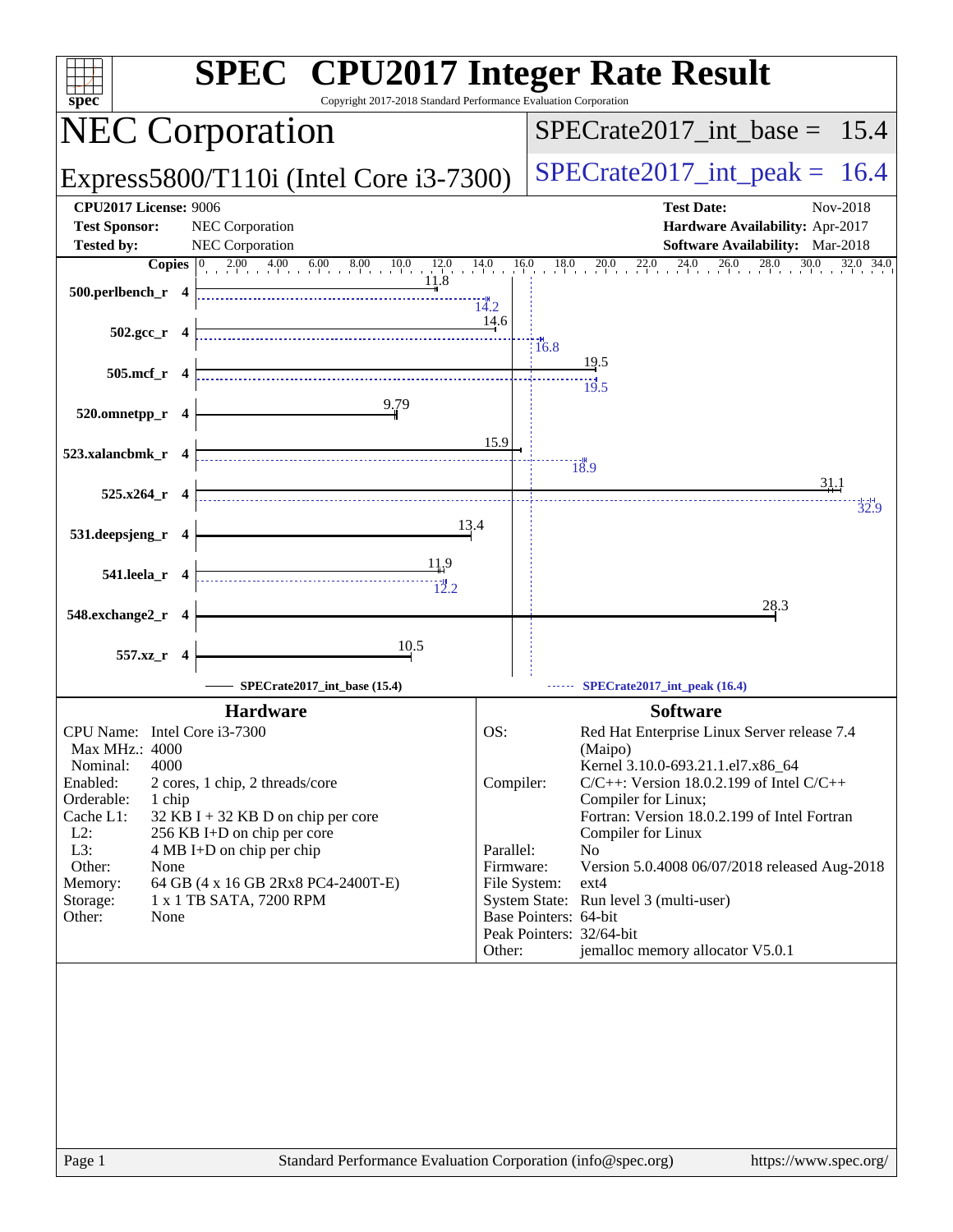

Copyright 2017-2018 Standard Performance Evaluation Corporation

# NEC Corporation

Express5800/T110i (Intel Core  $i3-7300$ ) [SPECrate2017\\_int\\_peak =](http://www.spec.org/auto/cpu2017/Docs/result-fields.html#SPECrate2017intpeak) 16.4

SPECrate2017 int\_base =  $15.4$ 

**[CPU2017 License:](http://www.spec.org/auto/cpu2017/Docs/result-fields.html#CPU2017License)** 9006 **[Test Date:](http://www.spec.org/auto/cpu2017/Docs/result-fields.html#TestDate)** Nov-2018 **[Test Sponsor:](http://www.spec.org/auto/cpu2017/Docs/result-fields.html#TestSponsor)** NEC Corporation **[Hardware Availability:](http://www.spec.org/auto/cpu2017/Docs/result-fields.html#HardwareAvailability)** Apr-2017

**[Tested by:](http://www.spec.org/auto/cpu2017/Docs/result-fields.html#Testedby)** NEC Corporation **[Software Availability:](http://www.spec.org/auto/cpu2017/Docs/result-fields.html#SoftwareAvailability)** Mar-2018

#### **[Results Table](http://www.spec.org/auto/cpu2017/Docs/result-fields.html#ResultsTable)**

|                           | <b>Base</b>    |                |       |                |              |                |              | <b>Peak</b>    |                |              |                |              |                |              |
|---------------------------|----------------|----------------|-------|----------------|--------------|----------------|--------------|----------------|----------------|--------------|----------------|--------------|----------------|--------------|
| <b>Benchmark</b>          | <b>Copies</b>  | <b>Seconds</b> | Ratio | <b>Seconds</b> | <b>Ratio</b> | <b>Seconds</b> | <b>Ratio</b> | <b>Copies</b>  | <b>Seconds</b> | <b>Ratio</b> | <b>Seconds</b> | <b>Ratio</b> | <b>Seconds</b> | <b>Ratio</b> |
| $500$ .perlbench r        | 4              | 542            | 11.8  | 541            | 11.8         | 547            | 11.6         | 4              | 450            | 14.1         | 448            | 14.2         | 445            | 14.3         |
| $502.\text{gcc}$          | $\overline{4}$ | 388            | 14.6  | 387            | 14.6         | 388            | 14.6         | 4              | 334            | 16.9         | 337            | 16.8         | 337            | 16.8         |
| $505$ .mcf r              | 4              | 331            | 19.5  | <u>331</u>     | 19.5         | 332            | 19.5         | 4              | <b>331</b>     | <u>19.5</u>  | 331            | 19.5         | 332            | 19.5         |
| 520.omnetpp_r             | 4              | 541            | 9.70  | 536            | 9.79         | 535            | 9.80         | 4              | 541            | 9.70         | 536            | 9.79         | 535            | 9.80         |
| 523.xalancbmk r           | $\overline{4}$ | 266            | 15.9  | 267            | 15.8         | 266            | 15.9         | 4              | 224            | 18.9         | 222            | 19.0         | 223            | 18.9         |
| 525.x264 r                | $\overline{4}$ | 225            | 31.1  | 223            | 31.5         | 227            | 30.9         | 4              | 212            | 33.1         | 216            | 32.5         | 213            | 32.9         |
| 531.deepsjeng_r           | $\overline{4}$ | 342            | 13.4  | 342            | 13.4         | 342            | 13.4         | 4              | 342            | 13.4         | 342            | 13.4         | 342            | 13.4         |
| 541.leela r               | 4              | 547            | 12.1  | 560            | 11.8         | 556            | 11.9         | $\overline{4}$ | 544            | 12.2         | 549            | 12.1         | 542            | 12.2         |
| 548.exchange2_r           | 4              | 370            | 28.3  | 371            | 28.3         | 371            | 28.3         | 4              | 370            | 28.3         | 371            | 28.3         | 371            | 28.3         |
| 557.xz r                  | 4              | 411            | 10.5  | 412            | 10.5         | 412            | 10.5         | 4              | 411            | 10.5         | 412            | <b>10.5</b>  | 412            | 10.5         |
| $SPECrate2017$ int base = | 15.4           |                |       |                |              |                |              |                |                |              |                |              |                |              |

**[SPECrate2017\\_int\\_peak =](http://www.spec.org/auto/cpu2017/Docs/result-fields.html#SPECrate2017intpeak) 16.4**

Results appear in the [order in which they were run.](http://www.spec.org/auto/cpu2017/Docs/result-fields.html#RunOrder) Bold underlined text [indicates a median measurement.](http://www.spec.org/auto/cpu2017/Docs/result-fields.html#Median)

#### **[Submit Notes](http://www.spec.org/auto/cpu2017/Docs/result-fields.html#SubmitNotes)**

 The taskset mechanism was used to bind copies to processors. The config file option 'submit' was used to generate taskset commands to bind each copy to a specific processor. For details, please see the config file.

### **[Operating System Notes](http://www.spec.org/auto/cpu2017/Docs/result-fields.html#OperatingSystemNotes)**

Stack size set to unlimited using "ulimit -s unlimited"

#### **[General Notes](http://www.spec.org/auto/cpu2017/Docs/result-fields.html#GeneralNotes)**

Environment variables set by runcpu before the start of the run: LD\_LIBRARY\_PATH = "/home/cpu2017/lib/ia32:/home/cpu2017/lib/intel64:/home/cpu2017/je5.0.1-32:/home/cpu2017/je5.0.1-64"

 Binaries compiled on a system with 1x Intel Core i7-6700K CPU + 32GB RAM memory using Redhat Enterprise Linux 7.5 Transparent Huge Pages enabled by default Prior to runcpu invocation Filesystem page cache synced and cleared with: sync; echo 3 > /proc/sys/vm/drop\_caches

 Yes: The test sponsor attests, as of date of publication, that CVE-2017-5754 (Meltdown) is mitigated in the system as tested and documented. Yes: The test sponsor attests, as of date of publication, that CVE-2017-5753 (Spectre variant 1) is mitigated in the system as tested and documented. Yes: The test sponsor attests, as of date of publication, that CVE-2017-5715 (Spectre variant 2) is mitigated in the system as tested and documented.

**(Continued on next page)**

| Page 2 | Standard Performance Evaluation Corporation (info@spec.org) | https://www.spec.org/ |
|--------|-------------------------------------------------------------|-----------------------|
|        |                                                             |                       |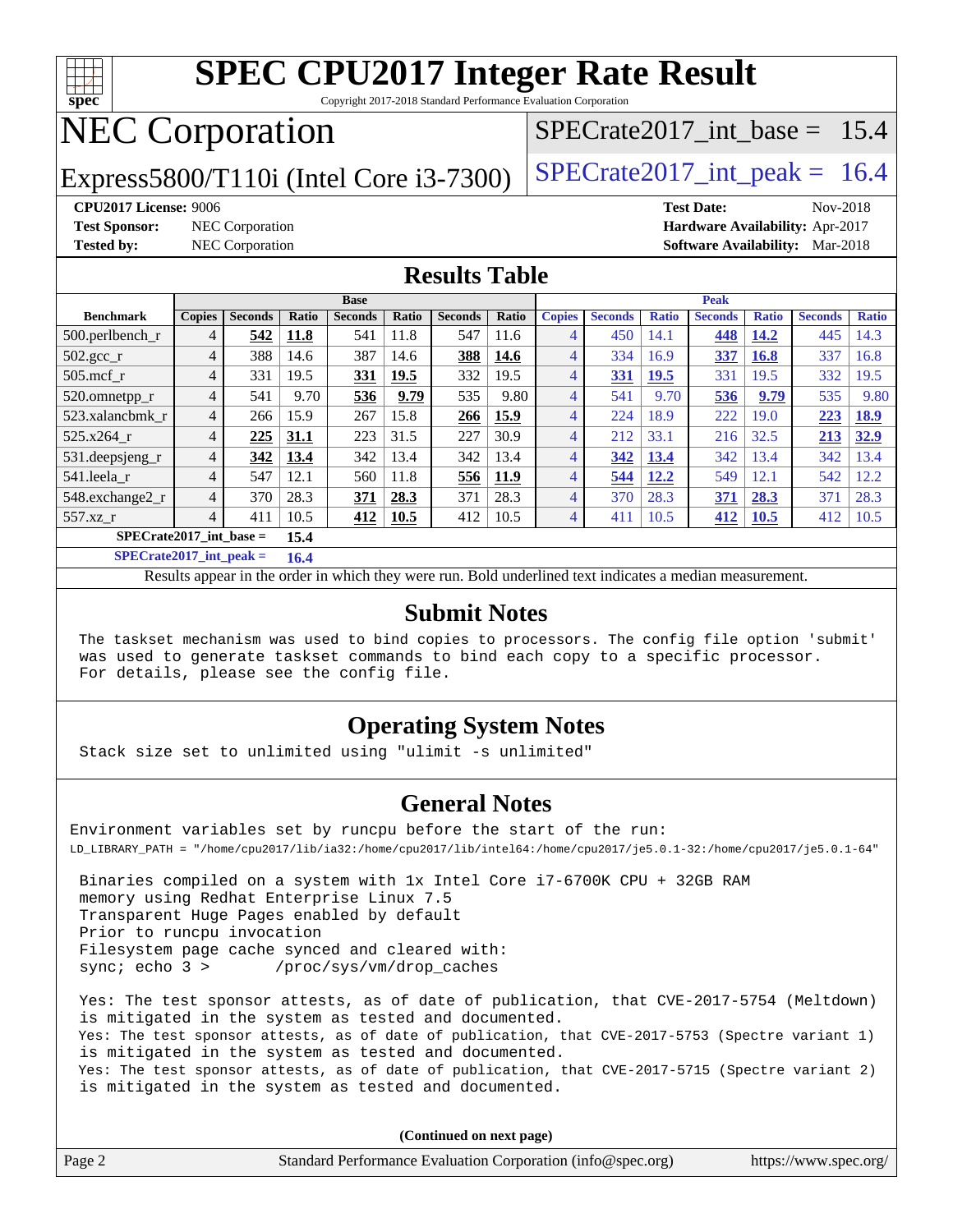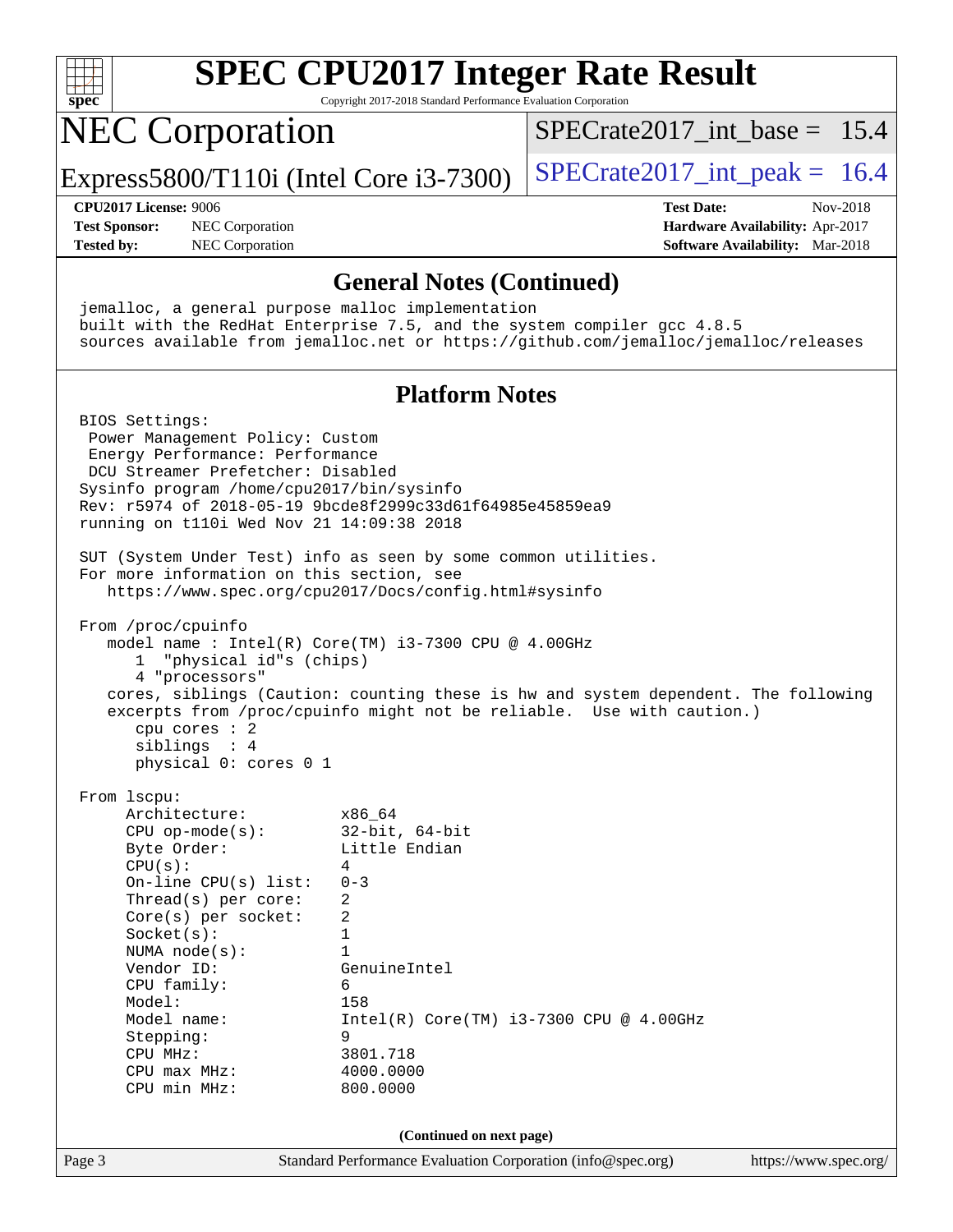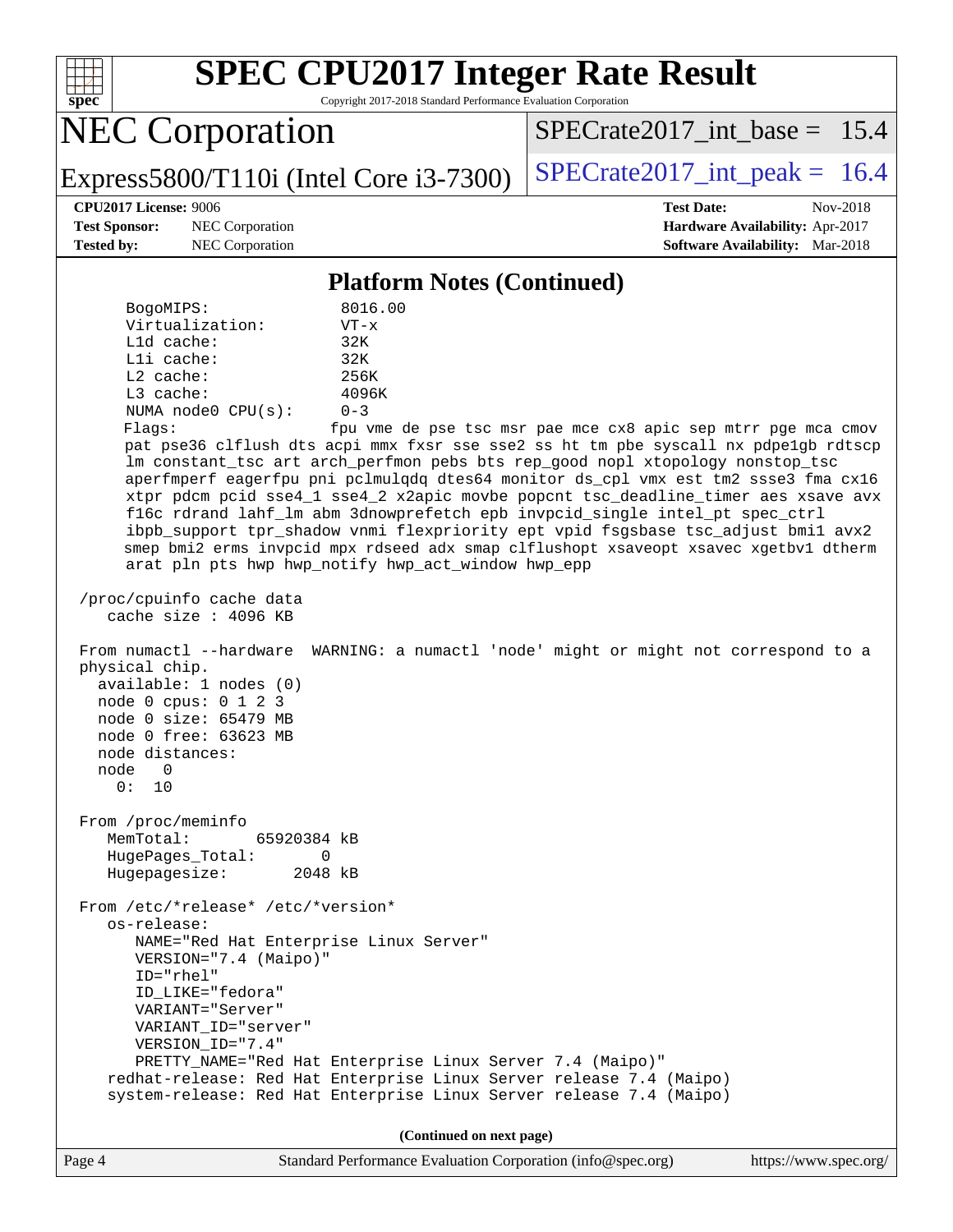

Copyright 2017-2018 Standard Performance Evaluation Corporation

NEC Corporation

[SPECrate2017\\_int\\_base =](http://www.spec.org/auto/cpu2017/Docs/result-fields.html#SPECrate2017intbase) 15.4

Express5800/T110i (Intel Core  $i3-7300$ ) [SPECrate2017\\_int\\_peak =](http://www.spec.org/auto/cpu2017/Docs/result-fields.html#SPECrate2017intpeak) 16.4

**[Test Sponsor:](http://www.spec.org/auto/cpu2017/Docs/result-fields.html#TestSponsor)** NEC Corporation **[Hardware Availability:](http://www.spec.org/auto/cpu2017/Docs/result-fields.html#HardwareAvailability)** Apr-2017 **[Tested by:](http://www.spec.org/auto/cpu2017/Docs/result-fields.html#Testedby)** NEC Corporation **[Software Availability:](http://www.spec.org/auto/cpu2017/Docs/result-fields.html#SoftwareAvailability)** Mar-2018

**[CPU2017 License:](http://www.spec.org/auto/cpu2017/Docs/result-fields.html#CPU2017License)** 9006 **[Test Date:](http://www.spec.org/auto/cpu2017/Docs/result-fields.html#TestDate)** Nov-2018

#### **[Platform Notes \(Continued\)](http://www.spec.org/auto/cpu2017/Docs/result-fields.html#PlatformNotes)**

system-release-cpe: cpe:/o:redhat:enterprise\_linux:7.4:ga:server

uname -a:

 Linux t110i 3.10.0-693.21.1.el7.x86\_64 #1 SMP Fri Feb 23 18:54:16 UTC 2018 x86\_64 x86\_64 x86\_64 GNU/Linux

Kernel self-reported vulnerability status:

 CVE-2017-5754 (Meltdown): Mitigation: PTI CVE-2017-5753 (Spectre variant 1): Mitigation: Load fences CVE-2017-5715 (Spectre variant 2): Mitigation: IBRS (kernel)

run-level 3 Nov 21 14:03

 SPEC is set to: /home/cpu2017 Filesystem Type Size Used Avail Use% Mounted on /dev/sda3 ext4 909G 117G 746G 14% /

 Additional information from dmidecode follows. WARNING: Use caution when you interpret this section. The 'dmidecode' program reads system data which is "intended to allow hardware to be accurately determined", but the intent may not be met, as there are frequent changes to hardware, firmware, and the "DMTF SMBIOS" standard. BIOS American Megatrends Inc. 5.0.4008 06/07/2018 Memory: 4x Micron 18ASF2G72AZ-2G3B1 16 GB 2 rank 2400

(End of data from sysinfo program)

#### **[Compiler Version Notes](http://www.spec.org/auto/cpu2017/Docs/result-fields.html#CompilerVersionNotes)**

============================================================================== CC 500.perlbench\_r(base)  $502.\text{gcc}_r(\text{base})$  505.mcf\_r(base) 525.x264\_r(base) 557.xz\_r(base) ----------------------------------------------------------------------------- icc (ICC) 18.0.2 20180210 Copyright (C) 1985-2018 Intel Corporation. All rights reserved. ------------------------------------------------------------------------------ ============================================================================== CC 500.perlbench r(peak) 502.gcc r(peak) 505.mcf r(peak) 525.x264 r(peak) 557.xz\_r(peak) ----------------------------------------------------------------------------- icc (ICC) 18.0.2 20180210 Copyright (C) 1985-2018 Intel Corporation. All rights reserved. ------------------------------------------------------------------------------

**(Continued on next page)**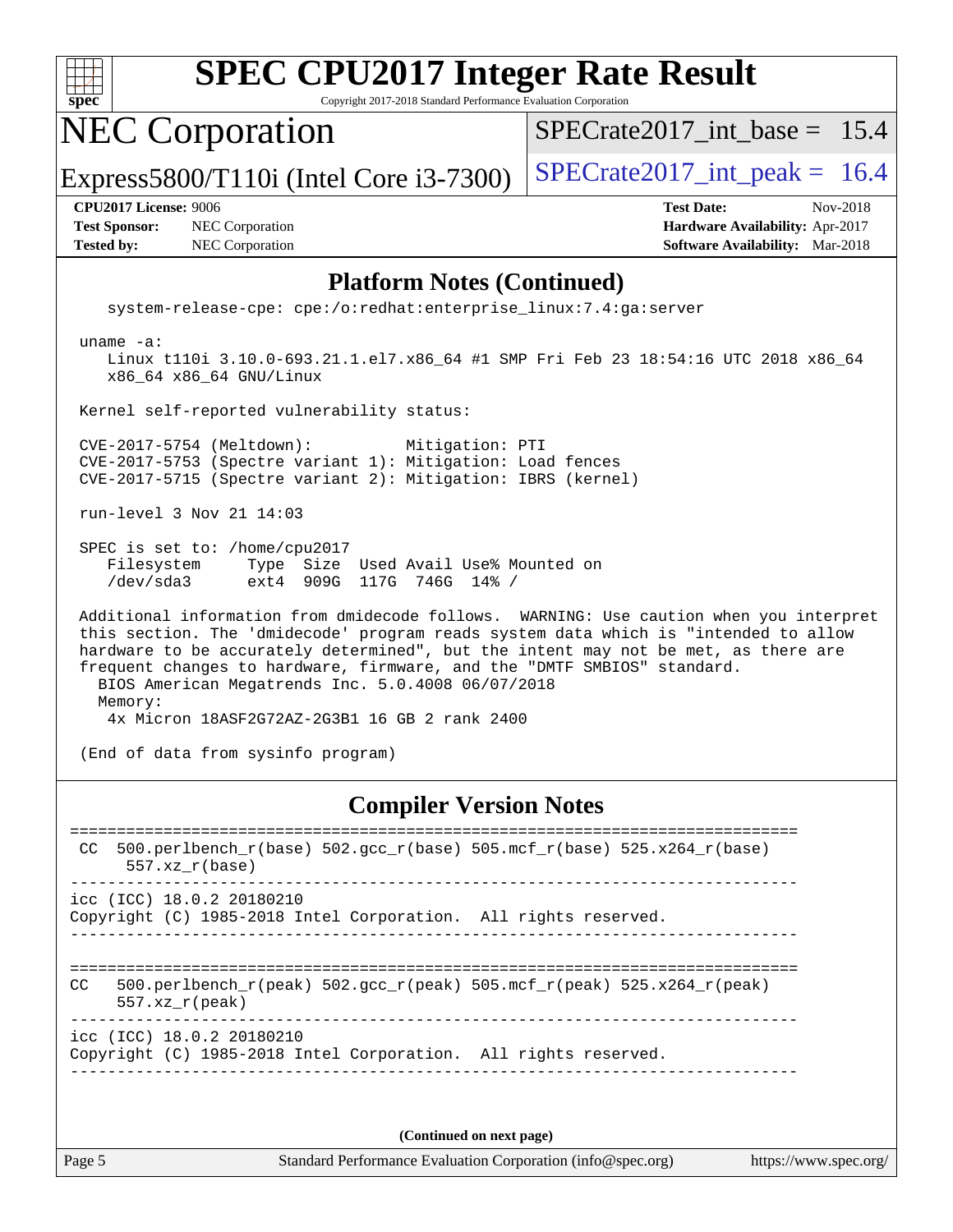

Copyright 2017-2018 Standard Performance Evaluation Corporation

NEC Corporation

 $SPECTate2017\_int\_base = 15.4$ 

Express5800/T110i (Intel Core i3-7300)  $\vert$  [SPECrate2017\\_int\\_peak =](http://www.spec.org/auto/cpu2017/Docs/result-fields.html#SPECrate2017intpeak) 16.4

**[CPU2017 License:](http://www.spec.org/auto/cpu2017/Docs/result-fields.html#CPU2017License)** 9006 **[Test Date:](http://www.spec.org/auto/cpu2017/Docs/result-fields.html#TestDate)** Nov-2018 **[Test Sponsor:](http://www.spec.org/auto/cpu2017/Docs/result-fields.html#TestSponsor)** NEC Corporation **[Hardware Availability:](http://www.spec.org/auto/cpu2017/Docs/result-fields.html#HardwareAvailability)** Apr-2017 **[Tested by:](http://www.spec.org/auto/cpu2017/Docs/result-fields.html#Testedby)** NEC Corporation **[Software Availability:](http://www.spec.org/auto/cpu2017/Docs/result-fields.html#SoftwareAvailability)** Mar-2018

### **[Compiler Version Notes \(Continued\)](http://www.spec.org/auto/cpu2017/Docs/result-fields.html#CompilerVersionNotes)**

| CXXC 520.omnetpp $r(base)$ 523.xalancbmk $r(base)$ 531.deepsjeng $r(base)$<br>$541.$ leela r(base)                      |
|-------------------------------------------------------------------------------------------------------------------------|
| icpc (ICC) 18.0.2 20180210<br>Copyright (C) 1985-2018 Intel Corporation. All rights reserved.                           |
| CXXC 520.omnetpp $r(\text{peak})$ 523.xalancbmk $r(\text{peak})$ 531.deepsjeng $r(\text{peak})$<br>$541.$ leela r(peak) |
| icpc (ICC) 18.0.2 20180210<br>Copyright (C) 1985-2018 Intel Corporation. All rights reserved.                           |
| 548.exchange2 r(base)<br>FC.                                                                                            |
| ifort (IFORT) 18.0.2 20180210<br>Copyright (C) 1985-2018 Intel Corporation. All rights reserved.                        |
| $548$ .exchange2 $r$ (peak)<br>FC.                                                                                      |
| ifort (IFORT) 18.0.2 20180210<br>Copyright (C) 1985-2018 Intel Corporation. All rights reserved.                        |

## **[Base Compiler Invocation](http://www.spec.org/auto/cpu2017/Docs/result-fields.html#BaseCompilerInvocation)**

[C benchmarks](http://www.spec.org/auto/cpu2017/Docs/result-fields.html#Cbenchmarks): [icc -m64 -std=c11](http://www.spec.org/cpu2017/results/res2018q4/cpu2017-20181126-09856.flags.html#user_CCbase_intel_icc_64bit_c11_33ee0cdaae7deeeab2a9725423ba97205ce30f63b9926c2519791662299b76a0318f32ddfffdc46587804de3178b4f9328c46fa7c2b0cd779d7a61945c91cd35)

[C++ benchmarks:](http://www.spec.org/auto/cpu2017/Docs/result-fields.html#CXXbenchmarks) [icpc -m64](http://www.spec.org/cpu2017/results/res2018q4/cpu2017-20181126-09856.flags.html#user_CXXbase_intel_icpc_64bit_4ecb2543ae3f1412ef961e0650ca070fec7b7afdcd6ed48761b84423119d1bf6bdf5cad15b44d48e7256388bc77273b966e5eb805aefd121eb22e9299b2ec9d9)

[Fortran benchmarks](http://www.spec.org/auto/cpu2017/Docs/result-fields.html#Fortranbenchmarks): [ifort -m64](http://www.spec.org/cpu2017/results/res2018q4/cpu2017-20181126-09856.flags.html#user_FCbase_intel_ifort_64bit_24f2bb282fbaeffd6157abe4f878425411749daecae9a33200eee2bee2fe76f3b89351d69a8130dd5949958ce389cf37ff59a95e7a40d588e8d3a57e0c3fd751)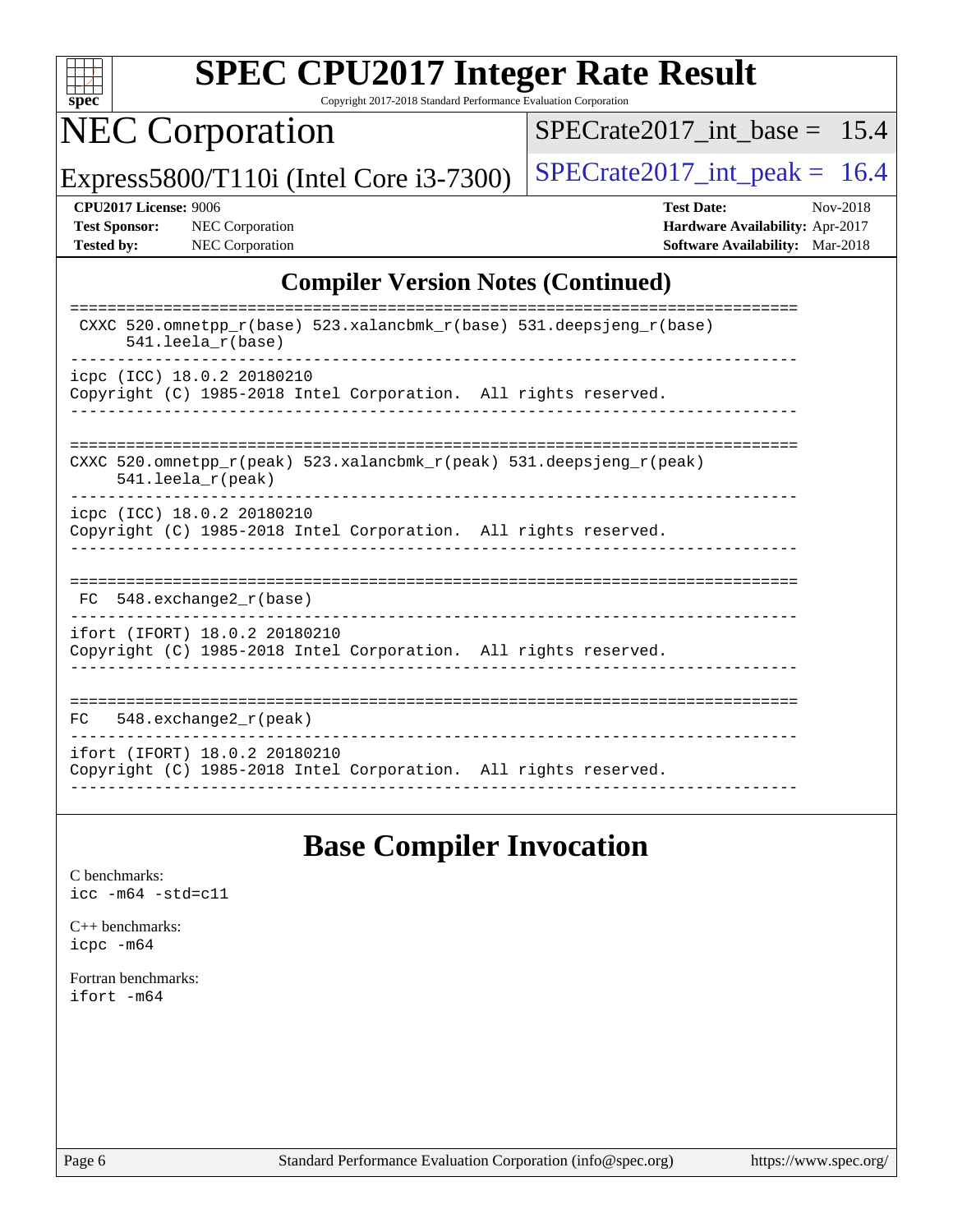

Copyright 2017-2018 Standard Performance Evaluation Corporation

## NEC Corporation

SPECrate2017 int\_base =  $15.4$ 

Express5800/T110i (Intel Core  $i3-7300$ ) [SPECrate2017\\_int\\_peak =](http://www.spec.org/auto/cpu2017/Docs/result-fields.html#SPECrate2017intpeak) 16.4

**[Test Sponsor:](http://www.spec.org/auto/cpu2017/Docs/result-fields.html#TestSponsor)** NEC Corporation **[Hardware Availability:](http://www.spec.org/auto/cpu2017/Docs/result-fields.html#HardwareAvailability)** Apr-2017

**[CPU2017 License:](http://www.spec.org/auto/cpu2017/Docs/result-fields.html#CPU2017License)** 9006 **[Test Date:](http://www.spec.org/auto/cpu2017/Docs/result-fields.html#TestDate)** Nov-2018 **[Tested by:](http://www.spec.org/auto/cpu2017/Docs/result-fields.html#Testedby)** NEC Corporation **[Software Availability:](http://www.spec.org/auto/cpu2017/Docs/result-fields.html#SoftwareAvailability)** Mar-2018

## **[Base Portability Flags](http://www.spec.org/auto/cpu2017/Docs/result-fields.html#BasePortabilityFlags)**

 500.perlbench\_r: [-DSPEC\\_LP64](http://www.spec.org/cpu2017/results/res2018q4/cpu2017-20181126-09856.flags.html#b500.perlbench_r_basePORTABILITY_DSPEC_LP64) [-DSPEC\\_LINUX\\_X64](http://www.spec.org/cpu2017/results/res2018q4/cpu2017-20181126-09856.flags.html#b500.perlbench_r_baseCPORTABILITY_DSPEC_LINUX_X64) 502.gcc\_r: [-DSPEC\\_LP64](http://www.spec.org/cpu2017/results/res2018q4/cpu2017-20181126-09856.flags.html#suite_basePORTABILITY502_gcc_r_DSPEC_LP64) 505.mcf\_r: [-DSPEC\\_LP64](http://www.spec.org/cpu2017/results/res2018q4/cpu2017-20181126-09856.flags.html#suite_basePORTABILITY505_mcf_r_DSPEC_LP64) 520.omnetpp\_r: [-DSPEC\\_LP64](http://www.spec.org/cpu2017/results/res2018q4/cpu2017-20181126-09856.flags.html#suite_basePORTABILITY520_omnetpp_r_DSPEC_LP64) 523.xalancbmk\_r: [-DSPEC\\_LP64](http://www.spec.org/cpu2017/results/res2018q4/cpu2017-20181126-09856.flags.html#suite_basePORTABILITY523_xalancbmk_r_DSPEC_LP64) [-DSPEC\\_LINUX](http://www.spec.org/cpu2017/results/res2018q4/cpu2017-20181126-09856.flags.html#b523.xalancbmk_r_baseCXXPORTABILITY_DSPEC_LINUX) 525.x264\_r: [-DSPEC\\_LP64](http://www.spec.org/cpu2017/results/res2018q4/cpu2017-20181126-09856.flags.html#suite_basePORTABILITY525_x264_r_DSPEC_LP64) 531.deepsjeng\_r: [-DSPEC\\_LP64](http://www.spec.org/cpu2017/results/res2018q4/cpu2017-20181126-09856.flags.html#suite_basePORTABILITY531_deepsjeng_r_DSPEC_LP64) 541.leela\_r: [-DSPEC\\_LP64](http://www.spec.org/cpu2017/results/res2018q4/cpu2017-20181126-09856.flags.html#suite_basePORTABILITY541_leela_r_DSPEC_LP64) 548.exchange2\_r: [-DSPEC\\_LP64](http://www.spec.org/cpu2017/results/res2018q4/cpu2017-20181126-09856.flags.html#suite_basePORTABILITY548_exchange2_r_DSPEC_LP64) 557.xz\_r: [-DSPEC\\_LP64](http://www.spec.org/cpu2017/results/res2018q4/cpu2017-20181126-09856.flags.html#suite_basePORTABILITY557_xz_r_DSPEC_LP64)

## **[Base Optimization Flags](http://www.spec.org/auto/cpu2017/Docs/result-fields.html#BaseOptimizationFlags)**

#### [C benchmarks](http://www.spec.org/auto/cpu2017/Docs/result-fields.html#Cbenchmarks):

[-Wl,-z,muldefs](http://www.spec.org/cpu2017/results/res2018q4/cpu2017-20181126-09856.flags.html#user_CCbase_link_force_multiple1_b4cbdb97b34bdee9ceefcfe54f4c8ea74255f0b02a4b23e853cdb0e18eb4525ac79b5a88067c842dd0ee6996c24547a27a4b99331201badda8798ef8a743f577) [-xCORE-AVX2](http://www.spec.org/cpu2017/results/res2018q4/cpu2017-20181126-09856.flags.html#user_CCbase_f-xCORE-AVX2) [-ipo](http://www.spec.org/cpu2017/results/res2018q4/cpu2017-20181126-09856.flags.html#user_CCbase_f-ipo) [-O3](http://www.spec.org/cpu2017/results/res2018q4/cpu2017-20181126-09856.flags.html#user_CCbase_f-O3) [-no-prec-div](http://www.spec.org/cpu2017/results/res2018q4/cpu2017-20181126-09856.flags.html#user_CCbase_f-no-prec-div) [-qopt-mem-layout-trans=3](http://www.spec.org/cpu2017/results/res2018q4/cpu2017-20181126-09856.flags.html#user_CCbase_f-qopt-mem-layout-trans_de80db37974c74b1f0e20d883f0b675c88c3b01e9d123adea9b28688d64333345fb62bc4a798493513fdb68f60282f9a726aa07f478b2f7113531aecce732043) [-L/usr/local/je5.0.1-64/lib](http://www.spec.org/cpu2017/results/res2018q4/cpu2017-20181126-09856.flags.html#user_CCbase_jemalloc_link_path64_4b10a636b7bce113509b17f3bd0d6226c5fb2346b9178c2d0232c14f04ab830f976640479e5c33dc2bcbbdad86ecfb6634cbbd4418746f06f368b512fced5394) [-ljemalloc](http://www.spec.org/cpu2017/results/res2018q4/cpu2017-20181126-09856.flags.html#user_CCbase_jemalloc_link_lib_d1249b907c500fa1c0672f44f562e3d0f79738ae9e3c4a9c376d49f265a04b9c99b167ecedbf6711b3085be911c67ff61f150a17b3472be731631ba4d0471706)

#### [C++ benchmarks:](http://www.spec.org/auto/cpu2017/Docs/result-fields.html#CXXbenchmarks)

[-Wl,-z,muldefs](http://www.spec.org/cpu2017/results/res2018q4/cpu2017-20181126-09856.flags.html#user_CXXbase_link_force_multiple1_b4cbdb97b34bdee9ceefcfe54f4c8ea74255f0b02a4b23e853cdb0e18eb4525ac79b5a88067c842dd0ee6996c24547a27a4b99331201badda8798ef8a743f577) [-xCORE-AVX2](http://www.spec.org/cpu2017/results/res2018q4/cpu2017-20181126-09856.flags.html#user_CXXbase_f-xCORE-AVX2) [-ipo](http://www.spec.org/cpu2017/results/res2018q4/cpu2017-20181126-09856.flags.html#user_CXXbase_f-ipo) [-O3](http://www.spec.org/cpu2017/results/res2018q4/cpu2017-20181126-09856.flags.html#user_CXXbase_f-O3) [-no-prec-div](http://www.spec.org/cpu2017/results/res2018q4/cpu2017-20181126-09856.flags.html#user_CXXbase_f-no-prec-div) [-qopt-mem-layout-trans=3](http://www.spec.org/cpu2017/results/res2018q4/cpu2017-20181126-09856.flags.html#user_CXXbase_f-qopt-mem-layout-trans_de80db37974c74b1f0e20d883f0b675c88c3b01e9d123adea9b28688d64333345fb62bc4a798493513fdb68f60282f9a726aa07f478b2f7113531aecce732043) [-L/usr/local/je5.0.1-64/lib](http://www.spec.org/cpu2017/results/res2018q4/cpu2017-20181126-09856.flags.html#user_CXXbase_jemalloc_link_path64_4b10a636b7bce113509b17f3bd0d6226c5fb2346b9178c2d0232c14f04ab830f976640479e5c33dc2bcbbdad86ecfb6634cbbd4418746f06f368b512fced5394) [-ljemalloc](http://www.spec.org/cpu2017/results/res2018q4/cpu2017-20181126-09856.flags.html#user_CXXbase_jemalloc_link_lib_d1249b907c500fa1c0672f44f562e3d0f79738ae9e3c4a9c376d49f265a04b9c99b167ecedbf6711b3085be911c67ff61f150a17b3472be731631ba4d0471706)

#### [Fortran benchmarks](http://www.spec.org/auto/cpu2017/Docs/result-fields.html#Fortranbenchmarks):

[-Wl,-z,muldefs](http://www.spec.org/cpu2017/results/res2018q4/cpu2017-20181126-09856.flags.html#user_FCbase_link_force_multiple1_b4cbdb97b34bdee9ceefcfe54f4c8ea74255f0b02a4b23e853cdb0e18eb4525ac79b5a88067c842dd0ee6996c24547a27a4b99331201badda8798ef8a743f577) [-xCORE-AVX2](http://www.spec.org/cpu2017/results/res2018q4/cpu2017-20181126-09856.flags.html#user_FCbase_f-xCORE-AVX2) [-ipo](http://www.spec.org/cpu2017/results/res2018q4/cpu2017-20181126-09856.flags.html#user_FCbase_f-ipo) [-O3](http://www.spec.org/cpu2017/results/res2018q4/cpu2017-20181126-09856.flags.html#user_FCbase_f-O3) [-no-prec-div](http://www.spec.org/cpu2017/results/res2018q4/cpu2017-20181126-09856.flags.html#user_FCbase_f-no-prec-div) [-qopt-mem-layout-trans=3](http://www.spec.org/cpu2017/results/res2018q4/cpu2017-20181126-09856.flags.html#user_FCbase_f-qopt-mem-layout-trans_de80db37974c74b1f0e20d883f0b675c88c3b01e9d123adea9b28688d64333345fb62bc4a798493513fdb68f60282f9a726aa07f478b2f7113531aecce732043) [-nostandard-realloc-lhs](http://www.spec.org/cpu2017/results/res2018q4/cpu2017-20181126-09856.flags.html#user_FCbase_f_2003_std_realloc_82b4557e90729c0f113870c07e44d33d6f5a304b4f63d4c15d2d0f1fab99f5daaed73bdb9275d9ae411527f28b936061aa8b9c8f2d63842963b95c9dd6426b8a) [-L/usr/local/je5.0.1-64/lib](http://www.spec.org/cpu2017/results/res2018q4/cpu2017-20181126-09856.flags.html#user_FCbase_jemalloc_link_path64_4b10a636b7bce113509b17f3bd0d6226c5fb2346b9178c2d0232c14f04ab830f976640479e5c33dc2bcbbdad86ecfb6634cbbd4418746f06f368b512fced5394) [-ljemalloc](http://www.spec.org/cpu2017/results/res2018q4/cpu2017-20181126-09856.flags.html#user_FCbase_jemalloc_link_lib_d1249b907c500fa1c0672f44f562e3d0f79738ae9e3c4a9c376d49f265a04b9c99b167ecedbf6711b3085be911c67ff61f150a17b3472be731631ba4d0471706)

## **[Peak Compiler Invocation](http://www.spec.org/auto/cpu2017/Docs/result-fields.html#PeakCompilerInvocation)**

[C benchmarks \(except as noted below\)](http://www.spec.org/auto/cpu2017/Docs/result-fields.html#Cbenchmarksexceptasnotedbelow): [icc -m64 -std=c11](http://www.spec.org/cpu2017/results/res2018q4/cpu2017-20181126-09856.flags.html#user_CCpeak_intel_icc_64bit_c11_33ee0cdaae7deeeab2a9725423ba97205ce30f63b9926c2519791662299b76a0318f32ddfffdc46587804de3178b4f9328c46fa7c2b0cd779d7a61945c91cd35)

502.gcc\_r: [icc -m32 -std=c11 -L/home/prasadj/specdev/IC18u2\\_Internal/lin\\_18\\_0\\_20180210/compiler/lib/ia32\\_lin](http://www.spec.org/cpu2017/results/res2018q4/cpu2017-20181126-09856.flags.html#user_peakCCLD502_gcc_r_intel_icc_a481ac844e7127046fad14d498c730a1848fa901fbbb2c3dfdd5e9fbbac777c8009953946d55d8b6afe8ed0da70dd2b4f8dedbdf7ab1ee211ba70d24a5d89f85)

[C++ benchmarks \(except as noted below\):](http://www.spec.org/auto/cpu2017/Docs/result-fields.html#CXXbenchmarksexceptasnotedbelow) [icpc -m64](http://www.spec.org/cpu2017/results/res2018q4/cpu2017-20181126-09856.flags.html#user_CXXpeak_intel_icpc_64bit_4ecb2543ae3f1412ef961e0650ca070fec7b7afdcd6ed48761b84423119d1bf6bdf5cad15b44d48e7256388bc77273b966e5eb805aefd121eb22e9299b2ec9d9)

523.xalancbmk\_r: [icpc -m32 -L/home/prasadj/specdev/IC18u2\\_Internal/lin\\_18\\_0\\_20180210/compiler/lib/ia32\\_lin](http://www.spec.org/cpu2017/results/res2018q4/cpu2017-20181126-09856.flags.html#user_peakCXXLD523_xalancbmk_r_intel_icpc_c6d030cd79af6ea7d6fb64c57e8fe7ae8fe0b96fc5a3b3f4a10e3273b3d7fa9decd8263f6330cef23f751cb093a69fae84a2bf4c243500a8eed069248128076f)

[Fortran benchmarks](http://www.spec.org/auto/cpu2017/Docs/result-fields.html#Fortranbenchmarks): [ifort -m64](http://www.spec.org/cpu2017/results/res2018q4/cpu2017-20181126-09856.flags.html#user_FCpeak_intel_ifort_64bit_24f2bb282fbaeffd6157abe4f878425411749daecae9a33200eee2bee2fe76f3b89351d69a8130dd5949958ce389cf37ff59a95e7a40d588e8d3a57e0c3fd751)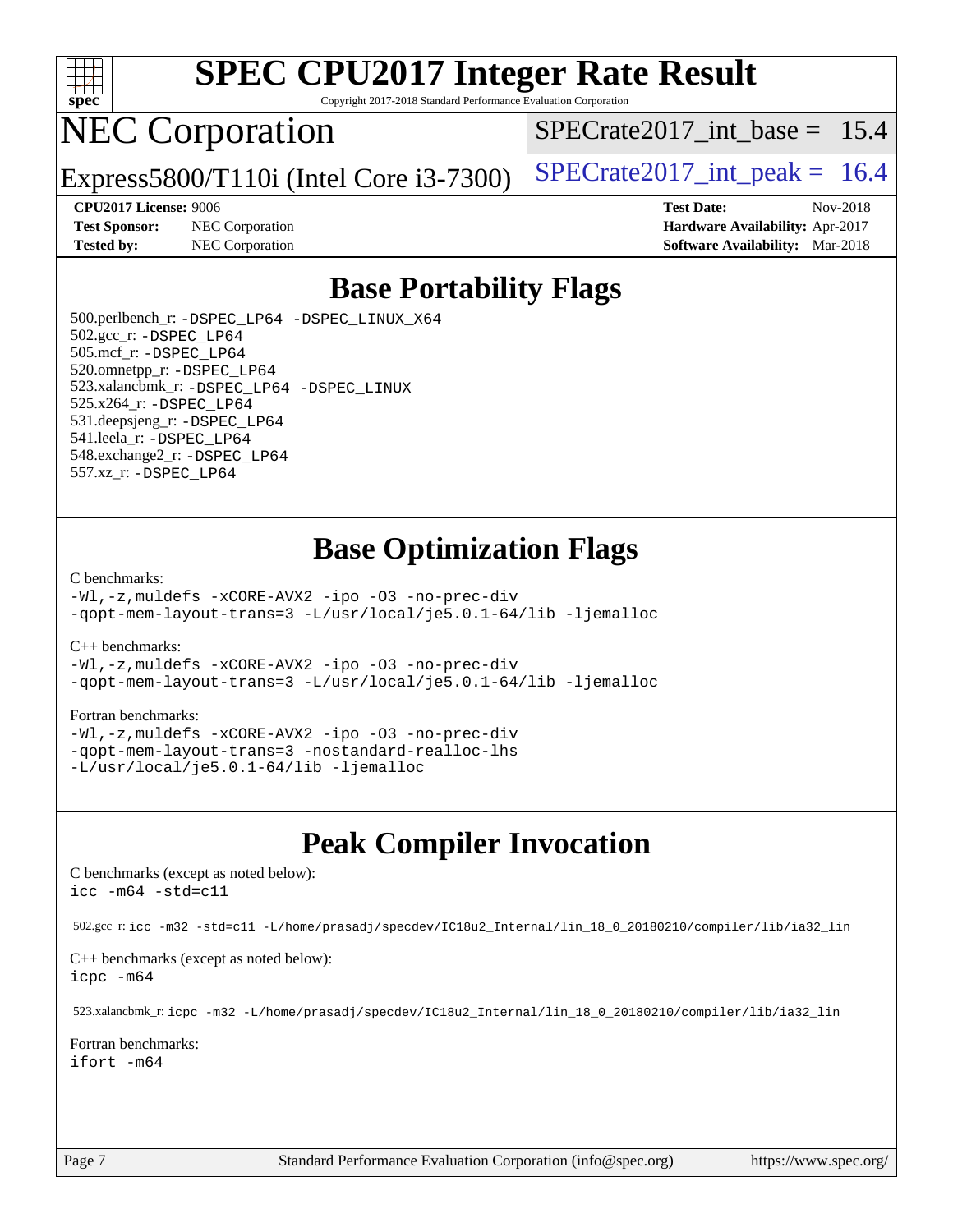

Copyright 2017-2018 Standard Performance Evaluation Corporation

## NEC Corporation

SPECrate2017 int\_base =  $15.4$ 

Express5800/T110i (Intel Core  $i3-7300$ ) [SPECrate2017\\_int\\_peak =](http://www.spec.org/auto/cpu2017/Docs/result-fields.html#SPECrate2017intpeak) 16.4

**[CPU2017 License:](http://www.spec.org/auto/cpu2017/Docs/result-fields.html#CPU2017License)** 9006 **[Test Date:](http://www.spec.org/auto/cpu2017/Docs/result-fields.html#TestDate)** Nov-2018 **[Test Sponsor:](http://www.spec.org/auto/cpu2017/Docs/result-fields.html#TestSponsor)** NEC Corporation **[Hardware Availability:](http://www.spec.org/auto/cpu2017/Docs/result-fields.html#HardwareAvailability)** Apr-2017 **[Tested by:](http://www.spec.org/auto/cpu2017/Docs/result-fields.html#Testedby)** NEC Corporation **[Software Availability:](http://www.spec.org/auto/cpu2017/Docs/result-fields.html#SoftwareAvailability)** Mar-2018

## **[Peak Portability Flags](http://www.spec.org/auto/cpu2017/Docs/result-fields.html#PeakPortabilityFlags)**

 500.perlbench\_r: [-DSPEC\\_LP64](http://www.spec.org/cpu2017/results/res2018q4/cpu2017-20181126-09856.flags.html#b500.perlbench_r_peakPORTABILITY_DSPEC_LP64) [-DSPEC\\_LINUX\\_X64](http://www.spec.org/cpu2017/results/res2018q4/cpu2017-20181126-09856.flags.html#b500.perlbench_r_peakCPORTABILITY_DSPEC_LINUX_X64) 502.gcc\_r: [-D\\_FILE\\_OFFSET\\_BITS=64](http://www.spec.org/cpu2017/results/res2018q4/cpu2017-20181126-09856.flags.html#user_peakPORTABILITY502_gcc_r_file_offset_bits_64_5ae949a99b284ddf4e95728d47cb0843d81b2eb0e18bdfe74bbf0f61d0b064f4bda2f10ea5eb90e1dcab0e84dbc592acfc5018bc955c18609f94ddb8d550002c) 505.mcf\_r: [-DSPEC\\_LP64](http://www.spec.org/cpu2017/results/res2018q4/cpu2017-20181126-09856.flags.html#suite_peakPORTABILITY505_mcf_r_DSPEC_LP64) 520.omnetpp\_r: [-DSPEC\\_LP64](http://www.spec.org/cpu2017/results/res2018q4/cpu2017-20181126-09856.flags.html#suite_peakPORTABILITY520_omnetpp_r_DSPEC_LP64) 523.xalancbmk\_r: [-D\\_FILE\\_OFFSET\\_BITS=64](http://www.spec.org/cpu2017/results/res2018q4/cpu2017-20181126-09856.flags.html#user_peakPORTABILITY523_xalancbmk_r_file_offset_bits_64_5ae949a99b284ddf4e95728d47cb0843d81b2eb0e18bdfe74bbf0f61d0b064f4bda2f10ea5eb90e1dcab0e84dbc592acfc5018bc955c18609f94ddb8d550002c) [-DSPEC\\_LINUX](http://www.spec.org/cpu2017/results/res2018q4/cpu2017-20181126-09856.flags.html#b523.xalancbmk_r_peakCXXPORTABILITY_DSPEC_LINUX) 525.x264\_r: [-DSPEC\\_LP64](http://www.spec.org/cpu2017/results/res2018q4/cpu2017-20181126-09856.flags.html#suite_peakPORTABILITY525_x264_r_DSPEC_LP64) 531.deepsjeng\_r: [-DSPEC\\_LP64](http://www.spec.org/cpu2017/results/res2018q4/cpu2017-20181126-09856.flags.html#suite_peakPORTABILITY531_deepsjeng_r_DSPEC_LP64) 541.leela\_r: [-DSPEC\\_LP64](http://www.spec.org/cpu2017/results/res2018q4/cpu2017-20181126-09856.flags.html#suite_peakPORTABILITY541_leela_r_DSPEC_LP64) 548.exchange2\_r: [-DSPEC\\_LP64](http://www.spec.org/cpu2017/results/res2018q4/cpu2017-20181126-09856.flags.html#suite_peakPORTABILITY548_exchange2_r_DSPEC_LP64) 557.xz\_r: [-DSPEC\\_LP64](http://www.spec.org/cpu2017/results/res2018q4/cpu2017-20181126-09856.flags.html#suite_peakPORTABILITY557_xz_r_DSPEC_LP64)

## **[Peak Optimization Flags](http://www.spec.org/auto/cpu2017/Docs/result-fields.html#PeakOptimizationFlags)**

[C benchmarks](http://www.spec.org/auto/cpu2017/Docs/result-fields.html#Cbenchmarks):

```
 500.perlbench_r: -Wl,-z,muldefs -prof-gen(pass 1) -prof-use(pass 2) -ipo
-xCORE-AVX2 -O3 -no-prec-div -qopt-mem-layout-trans=3
-fno-strict-overflow -L/usr/local/je5.0.1-64/lib
-ljemalloc
 502.gcc_r: -Wl,-z,muldefs -prof-gen(pass 1) -prof-use(pass 2) -ipo
-xCORE-AVX2 -O3 -no-prec-div -qopt-mem-layout-trans=3
-L/usr/local/je5.0.1-32/lib -ljemalloc
 505.mcf_r: -Wl,-z,muldefs -prof-gen(pass 1) -prof-use(pass 2) -ipo
-xCORE-AVX2 -O3 -no-prec-div -qopt-mem-layout-trans=3
-L/usr/local/je5.0.1-64/lib -ljemalloc
 525.x264_r: -Wl,-z,muldefs -prof-gen(pass 1) -prof-use(pass 2) -ipo
-xCORE-AVX2 -O3 -no-prec-div -qopt-mem-layout-trans=3
-fno-alias -L/usr/local/je5.0.1-64/lib -ljemalloc
 557.xz_r: basepeak = yes
C++ benchmarks: 
 520.omnetpp_r: basepeak = yes
 523.xalancbmk_r: -Wl,-z,muldefs -prof-gen(pass 1) -prof-use(pass 2) -ipo
-xCORE-AVX2 -O3 -no-prec-div -qopt-mem-layout-trans=3
-L/usr/local/je5.0.1-32/lib -ljemalloc
 531.deepsjeng_r: basepeak = yes
                                       (Continued on next page)
```